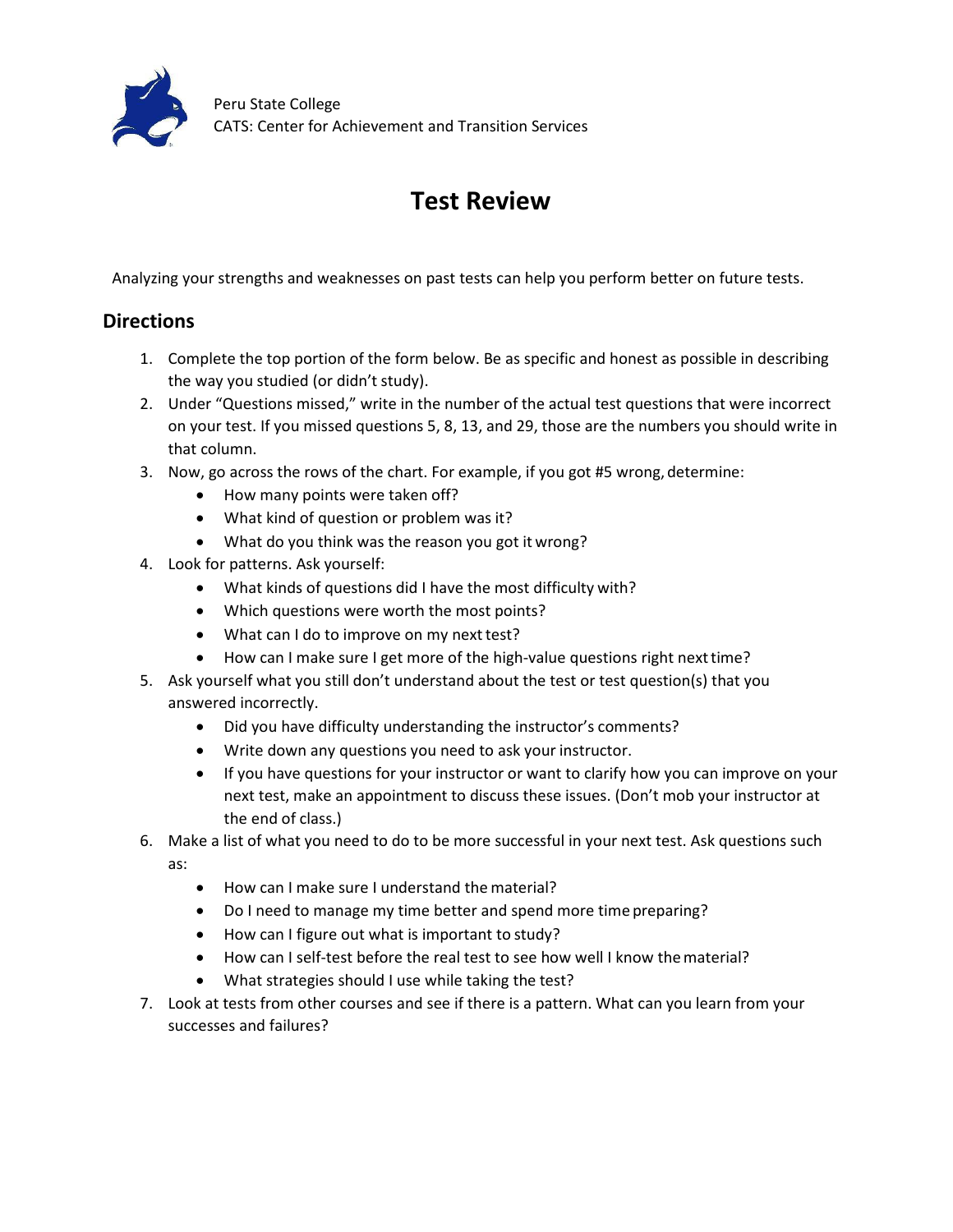## **Past Test Analysis Form**

| Course          |              | Date of exam     |  |  |
|-----------------|--------------|------------------|--|--|
| Predicted grade | Actual grade | % of total grade |  |  |

Relevant details of the study process (# of days/time spent studying, special methods used, study environment, tutoring, meeting with instructor, SI attended, etc.)

| *Type of question | $MC = Multiple Choice$ | $TF = True/False$ | Com = Completion    |
|-------------------|------------------------|-------------------|---------------------|
|                   | $Ma = Matching$        | $Ess = Essav$     | Cal = Calculation   |
|                   | For = Formula          | Der = Derivation  | $WP = Word Problem$ |

| <b>QUESTION PROFILE</b> |                | REASON THE ANSWER WAS INCORRECT |              |                        |                |                  |
|-------------------------|----------------|---------------------------------|--------------|------------------------|----------------|------------------|
| Question missed         | Points<br>lost | *Type of<br>question            | Carelessness | Material<br>unfamiliar | Misinterpreted | Not<br>completed |
|                         |                |                                 |              |                        |                |                  |
|                         |                |                                 |              |                        |                |                  |
|                         |                |                                 |              |                        |                |                  |
|                         |                |                                 |              |                        |                |                  |
|                         |                |                                 |              |                        |                |                  |
|                         |                |                                 |              |                        |                |                  |
|                         |                |                                 |              |                        |                |                  |
|                         |                |                                 |              |                        |                |                  |
|                         |                |                                 |              |                        |                |                  |
|                         |                |                                 |              |                        |                |                  |
|                         |                |                                 |              |                        |                |                  |
|                         |                |                                 |              |                        |                |                  |
|                         |                |                                 |              |                        |                |                  |
|                         |                |                                 |              |                        |                |                  |
|                         |                |                                 |              |                        |                |                  |